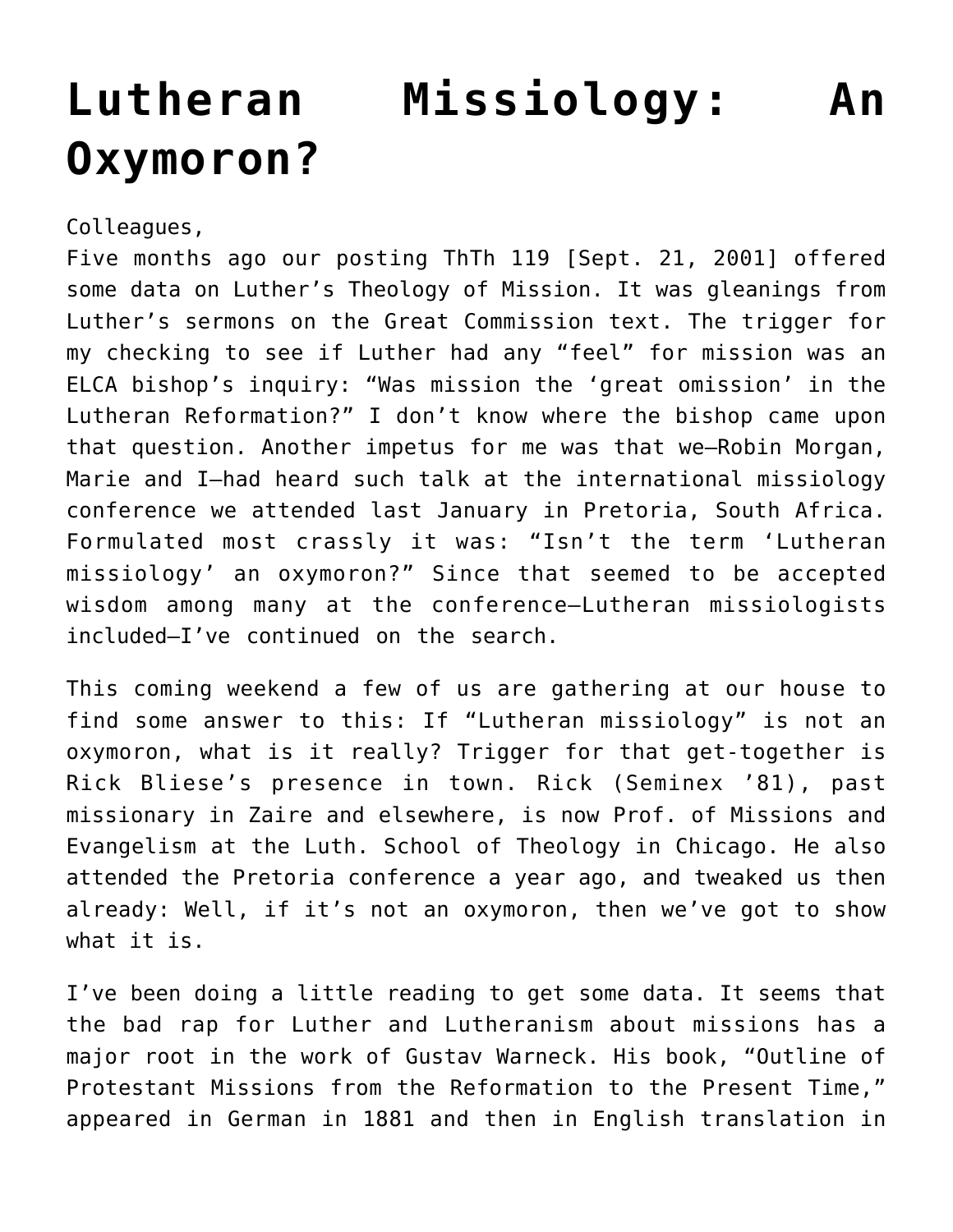the early 1900s. Absent in Luther, says Warneck, is "not only missionary activity, but even mission thinking, in the sense in which we understand them today." Warneck was not expressing current scholarly consensus with this opinion. In fact he was polemicizing against three authors of his day, Ostertag, Plitt, and Kalkar, who had recently published their own research and claimed that just the opposite was true of the Reformers.

Warneck's work was the only one that got translated into English. Consequently for almost a century in the Englishspeaking world (and English IS the language of the international mission scene) Warneck's view has been "what everybody knows."

But on the German scene his claim drew heavy fire, especially from "Luther experts," such as Karl Holl and Werner Elert. Elert's chapter on Mission in his magnum opus "Morphologie des Luthertums" [Morphology of Lutheranism] is framed as a polemic response to Warneck. Elert's two-volume Morphology was published in 1931–when I was but a few months old. I did have the blessing of being his student 22 years later at the University of Erlangen (Germany). The one and only publication of his that ever appeared only in English was an essay he wrote for our student theological journal THE SEMINARIAN at Concordia Seminary in the fall of 1953. But I digress.

Elert grants that Luther never founded a Mission Society, "missions in the sense in which we understand them today," to use Warneck's words. But that doesn't mean there was no sense of "mission activity" in Luther and his colleagues. And surely not that there was no "mission thinking." For this latter Elert brings pages and pages of Luther texts that center precisely on that, many of them–no surprise–from his lectures on the Bible and his preaching on Biblical texts.

But Elert doesn't seek to make his case by finding more Luther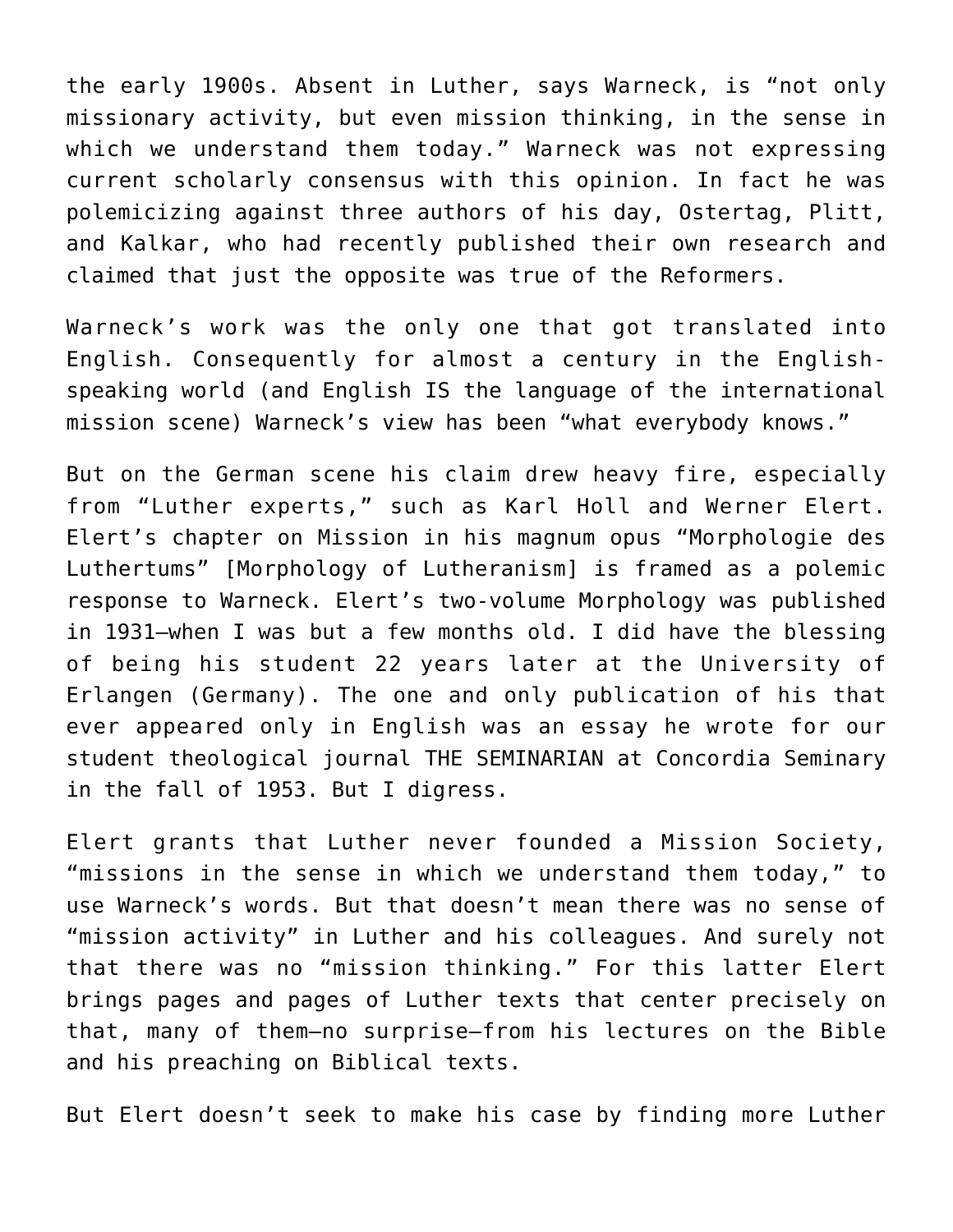quotes than Warneck apparently had found. Elert argues with Warneck for having missed Luther's missiology because it was a different "mission thinking" than Warneck himself had. Warneck's own misison-thinking was more like a "Betriebstheorie," a theory, a concept, for setting up an organization to carry out a project. That's what the mission societies of Warneck's day looked like to him. Even if Luther had lived in the 18th and 19th centuries, Elert thinks, he would not have seen his own mission-thinking, which he claimed to be that of the Bible, necessarily replicated in the mission society movement.

Luther's mission-thinking was Gospel-grounded. Of course,which mission-thinker wouldn't say the same? But for Luther Gospelgrounding is the sine qua non. Elert in his Morphology coined the term "Evangelischer Ansatz" as the Reformation "Aha!" central to all of Luther's theology. The term is tough to render into English. The English translator of vol. 1 of the Morphology [The Structure of Lutheranism, St. Louis: Concordia Publishing House, 1962] called it "the impact of the Gospel." "Impact" signals the Gospel's consequences. Not bad, but what gets lost is that Ansatz means starting-point, point of departure. It points to beginnings, not ends. For Luther's mission-thinking Elert says: "When you do mission-thinking moving out from the Gospel-starting-point, it can only mean these two things: 1) faith in the omnipotence and universal teleology of the Gospel itself, and 2) saying yes to the assignment to proclaim that Gospel.

The first of those two needs some explication. First the term "omnipotence." The Gospel is the power of God for salvation. As power it is itself operational. Even if humans won't promote it, God sees to it that it moves forward. Luther's famous "Platzregen" image of the Gospel is like that. On its own the Gospel like a rain shower falls on this nation or that. The Reformation itself was such a Platzregen. For reasons known only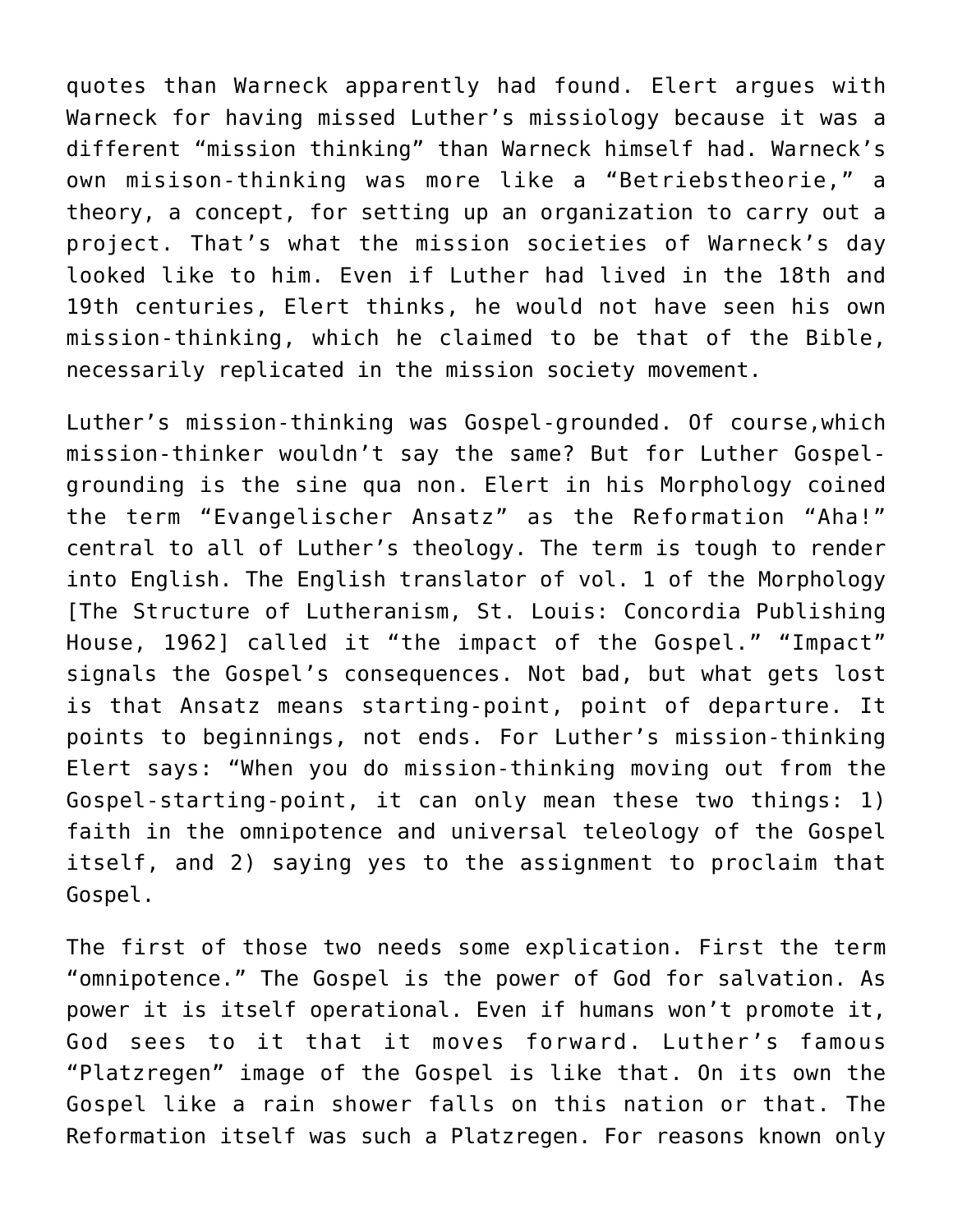to the God of the Gospel, the Gospel was raining down on Germany in the 1500s. Luther and his associates were not the ones who made that happen. And before long, especially if the German lands didn't receive the shower, God would move it elsewhere. Doubtless it would do its showering via human agents, but the human agents didn't determine beforehand where the next shower was to fall.

And it is OMNI-potent. Christ said so: the gates of hell shall not prevail against it. Gospel can, of course, be rejected, but that won't undo it. It will then move elsewhere. It won't stop. And that leads to Elert's words about the "universal teleology of the Gospel itself." The Gospel's goal (telos) is to reach and be believed throughout the whole world. So its unstoppable character is that it will keep on going–by its own energy, its own dynamic–until it has covered the planet. I imagine that Elert didn't know the old logo of the Sherwin-Williams paint company, but he could have used it to illustrate Luther's mission-thinking, if he had. The Gospel is God pouring out the Gospel over the planet until it "covers the whole world."

The turning world supplied Luther another metaphor, "Aufgang." The Gospel is always coming up over the horizon, even in places where it's been shining before. One favorite image Luther has for the Gospel's own energy is a stone tossed into a lake. The ripples keep on going even though the original toss, and the first splash, happened long ago.

Elert's chapter on Missions in the Morphology adds a lot of "plain historical facts" about the "evangelischer Ansatz" in the mission practice of churchmen and secular leaders in the territories that eventually became "Lutheran." It was no way as bleak as Warneck claimed, even though it was not without setbacks, especially as the state-church system–initially an emergency measure in the 16th century–became the regular pattern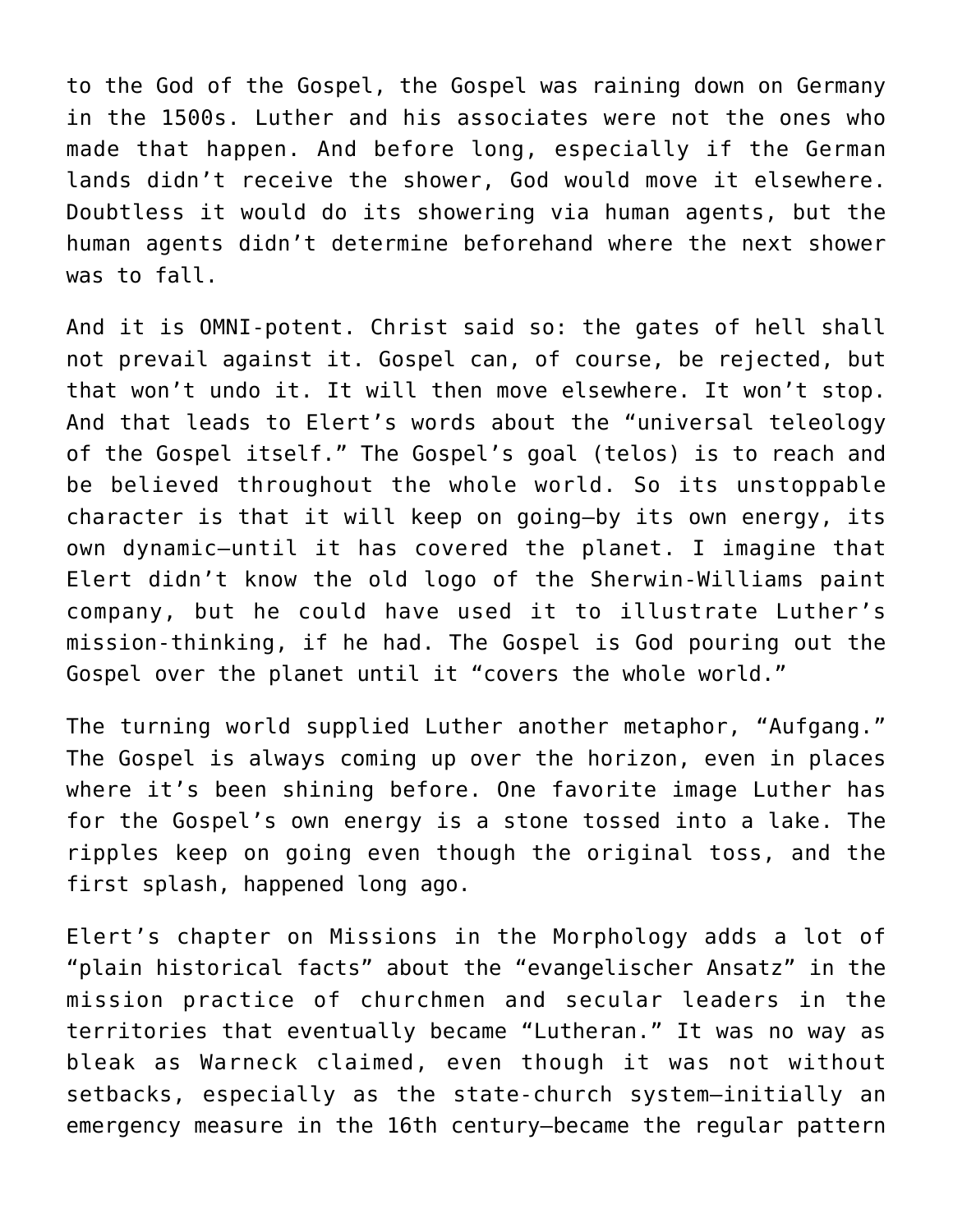for church life in Germany. Lutherans leaders already in the first post-Reformation decades worked out specific plans for the Gospel's Platzregen to the non-CHristians known within Europe: Jews, Muslims, and the Lapps of northern Scandinavia. They also made moves beyond their borders–to Abyssinia and North Africa. Not until the Danes established a colony, the first Lutheran land to do so, did overseas missions become an option.

But even so, the thought was not lost that it wasn't human mission agencies that guaranteed the Gospel's "universal teleology," the Sherwin-Williams effect. It was the Gospel's own interior electricity that empowered its ongoing rippling. Possibly taking his clue from Paul's frequent mission work in prison–surely not part of the original plan–Luther expected Christians taken captive in war by the Turks to be missionaries. Not only by Christian conduct, but also by explicit Gospelwitness the prisoner would "adorn and praise the name of Christ…show the Turks a faith better than the one they had, and perhaps you would convert many."

Can such ad hoc mission work proceed without a "proper call?" Of course, says Luther. "Where there are no Christians, there he needs no other call than that he is a Christian who is inwardly called and anointed by God. There it is his obligation to preach to the erring heathen and non-Christians, and to teach the Gospel as a duty of Christian love, even though no one calls him to do this."

Ad hocery is not the only way the Gospel comes up over the horizon. But that is true of many of the Christians we've encountered in recent years as Global Mission Volunteers. Especially in Ethiopia. The most recent issue of the Luth. World Federation newsletter indicates that it's still going on there. In the past calendar year 766,000 (sic!) new Christians became members of the Ethiopian Evangelical Church Mekane Yesus. The